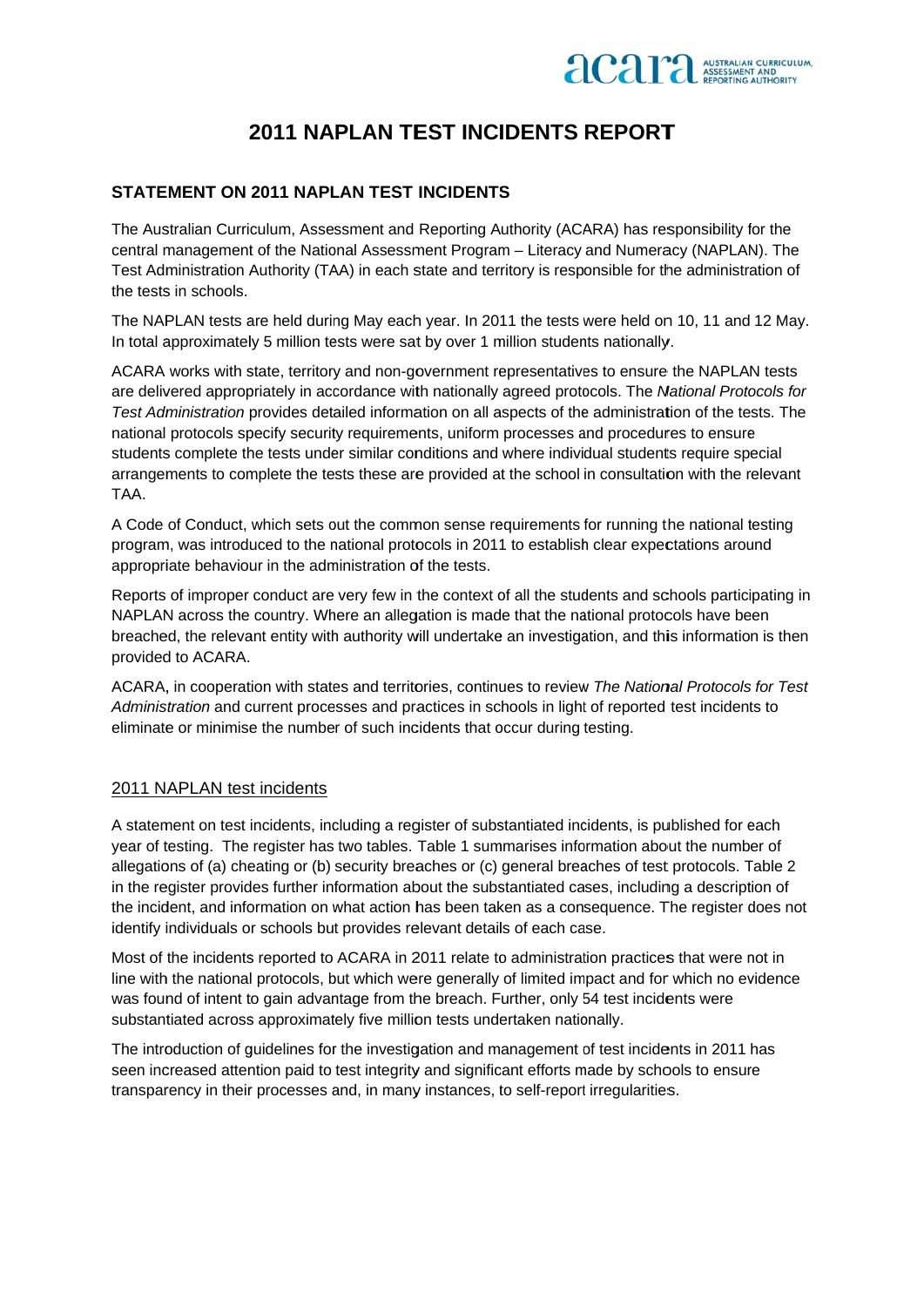## **SUMMARY OF REPORTED INCIDENTS**

**Incident Categories:** 

**Cheating (C)** A breach of the National Protocols for Test Administration amounting to cheating occurs when there is intent to gain an unfair advantage or improperly influence test results.

- **Test Security (S)** A breach of the National Protocols for Test Administration affecting test security occurs when early knowledge of test content is obtained which has the potential to compromise the integrity of the test results. Breaches of test security committed with intent to gain an unfair advantage are considered as cheating.
- **General (G)** General breaches of the National Protocols for Test Administration include all other maladministrative practices that are not in accordance with the agreed protocols, but which do not amount to cheating or affect test security.

| <b>Incident Category</b>         | <b>Substantiated</b> | <b>Unsubstantiated</b> | <b>Under</b><br>Investigation | Total |
|----------------------------------|----------------------|------------------------|-------------------------------|-------|
| Cheating Breach (C)              | 9                    | 13                     |                               | 22    |
| Security Breach (S)              | 12                   | 2                      | O                             | 14    |
| General Breach (G)               | 33                   | 6                      | 0                             | 39    |
| <b>Total</b>                     | 54                   | 21                     | 0                             | 75    |
| <b>Total schools</b><br>affected | 54                   | 20                     |                               | 74    |

## TABLE 1: SUMMARY OF REPORTED INCIDENTS (as at 15 December 2011)

#### TABLE 2: INCIDENTS INVESTIGATED AND SUBSTANTIATED (as at 15 December 2011)

| #              | State/<br><b>Territory</b> | <b>Incident</b><br>Category | <b>Description of incident</b>                                                                                    | Action taken and outcome                                                                                                                                                                     |
|----------------|----------------------------|-----------------------------|-------------------------------------------------------------------------------------------------------------------|----------------------------------------------------------------------------------------------------------------------------------------------------------------------------------------------|
| 1              | <b>ACT</b>                 | G                           | Spelling error introduced by contractor<br>into Year 5 Reading Test booklet<br>heading.<br>Relevant to: 2 schools | Data analysis team monitored for<br>anomalous test results - none found.                                                                                                                     |
| $\mathfrak{p}$ | <b>ACT</b>                 | S                           | Photograph in Canberra Times showed<br>test material during security period.                                      | Principal was informed of security protocol<br>and has assured it will not occur again.                                                                                                      |
| 3              | <b>ACT</b>                 | $\mathsf{C}$                | Invigilator encouraged student to<br>change answer.<br>Relevant to: 1 student                                     | Invigilator was reprimanded, and script was<br>marked as originally annotated by student<br>prior to intervention by invigilator.                                                            |
| 4              | <b>NSW</b>                 | G                           | Students had unapproved scribes for<br>the Writing test.<br>Relevant to: 2 students                               | Writing results for affected students will not<br>be included in school results.                                                                                                             |
| 5              | <b>NSW</b>                 | G                           | Student given 2010 Language<br>Conventions test booklet.<br>Relevant to: 1 student                                | Affected student was formally marked as<br>absent for reporting purposes. An informal<br>report was provided to the affected student<br>for the completed test.<br>Letter sent to principal. |
| 6              | <b>NSW</b>                 | S                           | Reading stimulus materials were left<br>unattended in an office tray, and then<br>placed in a teacher's tray.     | School requested to ensure office staff are<br>aware of security protocols.                                                                                                                  |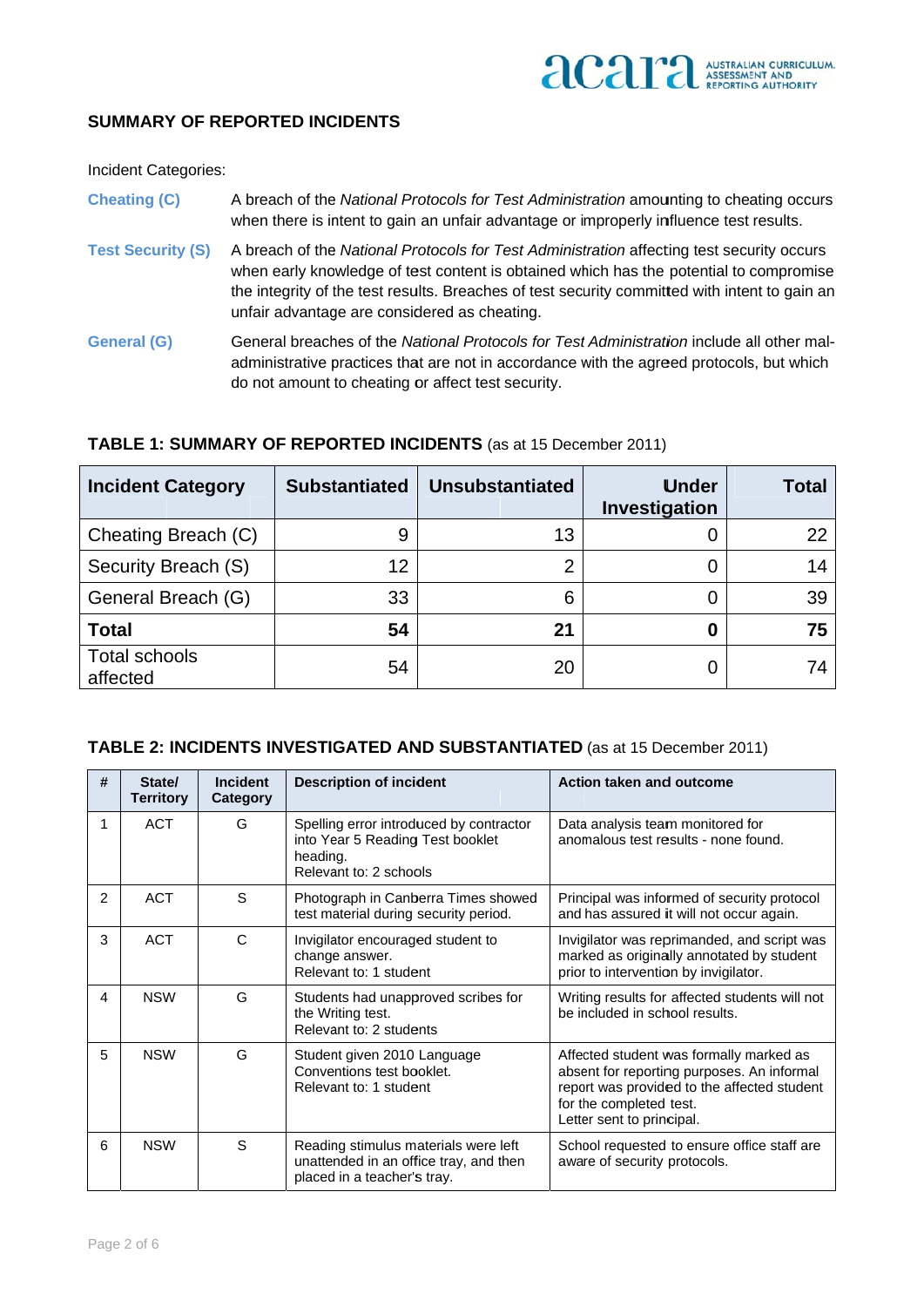# **ACAPA** AUSTRALIAN CURRICULUM,

| #              | State/<br><b>Territory</b> | <b>Incident</b><br>Category | <b>Description of incident</b>                                                                                                                                                                     | Action taken and outcome                                                                                                                                                                                                                                                   |
|----------------|----------------------------|-----------------------------|----------------------------------------------------------------------------------------------------------------------------------------------------------------------------------------------------|----------------------------------------------------------------------------------------------------------------------------------------------------------------------------------------------------------------------------------------------------------------------------|
| $\overline{7}$ | <b>NSW</b>                 | S                           | Reading stimulus materials were left<br>unattended in an office tray, and then<br>used by one teacher with a Year 7<br>class.<br>Relevant to: 1 class                                              | Reading tests were reviewed for a random<br>sample of students listed. No consistencies<br>in responses from different students were<br>discovered and no texts were identified<br>where students appear to have been<br>advantaged. No intent to gain advantage<br>found. |
| 8              | <b>NSW</b>                 | S                           | Principal provided Language<br>Conventions books to test<br>administrators one day prior to<br>scheduled test day. No evidence that<br>test results were compromised.<br>Relevant to: 1 year level | Principal requested to ensure that security<br>protocols are adhered to and adequate<br>communication with test administrators.                                                                                                                                            |
| 9              | <b>NSW</b>                 | S                           | Article in local newspaper during<br>security period included image of<br>Writing stimulus.                                                                                                        | Principal requested to ensure all staff are<br>aware of security protocols regarding<br>media access.                                                                                                                                                                      |
| 10             | <b>NSW</b>                 | $\mathsf S$                 | All completed Year 3 and Year 5<br>Language Conventions/ Writing test<br>books disappeared from secure school<br>storage prior to collection.<br>Relevant to: 2 year levels at one<br>school.      | Police investigation launched to investigate<br>incident.<br>Students completed replacement tests.                                                                                                                                                                         |
| 11             | <b>NSW</b>                 | S                           | Article in local newspaper included<br>image of test material during test<br>security period.                                                                                                      | Meeting with principal and teacher and<br>formal investigation conducted. Appropriate<br>action taken.                                                                                                                                                                     |
| 12             | <b>NSW</b>                 | S                           | Article on Channel 10 website during<br>test security period included image of<br>test material.                                                                                                   | Investigation undertaken.                                                                                                                                                                                                                                                  |
| 13             | <b>NSW</b>                 | $\mathsf S$                 | School completed Language<br>Conventions and Reading tests on<br>Tuesday, and Writing test on<br>Wednesday.<br>Relevant to: Years 7 & 9 students in<br>one school                                  | Writing scripts were analysed for evidence<br>of preparation. No evidence that results<br>were compromised.                                                                                                                                                                |
| 14             | <b>NSW</b>                 | $\mathsf S$                 | School completed Language<br>Conventions and Reading tests on<br>Tuesday, and Writing test on<br>Wednesday.<br>Relevant to: Years 7 & 9 students in<br>one school                                  | Writing scripts were analysed for evidence<br>of preparation. No evidence that results<br>were compromised.                                                                                                                                                                |
| 15             | <b>NSW</b>                 | $\mathsf{C}$                | Student with a temporary injury was<br>allocated a scribe who was another<br>student.<br>Relevant to: 1 student                                                                                    | Language Conventions test compromised.<br>No further information on outcomes or<br>actions taken is available.                                                                                                                                                             |
| 16             | <b>NSW</b>                 | C                           | Students who had not completed the<br>Language Conventions test were given<br>extra time during the Writing test to<br>compete it.<br>Relevant to: 5 students                                      | Language Conventions and Writing Tests<br>were reviewed for the 5 students listed. No<br>further information on outcomes or actions<br>taken is available.                                                                                                                 |
| 17             | <b>NSW</b>                 | C                           | Principal assisted students to complete<br>their Language Conventions test.                                                                                                                        | Formal investigation conducted and the<br>allegation found to be substantiated and<br>appropriate action was taken.                                                                                                                                                        |
| 18             | QLD                        | G                           | A school employee directed teachers<br>and teacher aides to mark the tests.                                                                                                                        | Matter referred for disciplinary action.                                                                                                                                                                                                                                   |
| 19             | QLD                        | G                           | Students' Writing responses were<br>internally marked for inclusion as part of                                                                                                                     | An investigation was conducted and the<br>allegation found to be substantiated. The                                                                                                                                                                                        |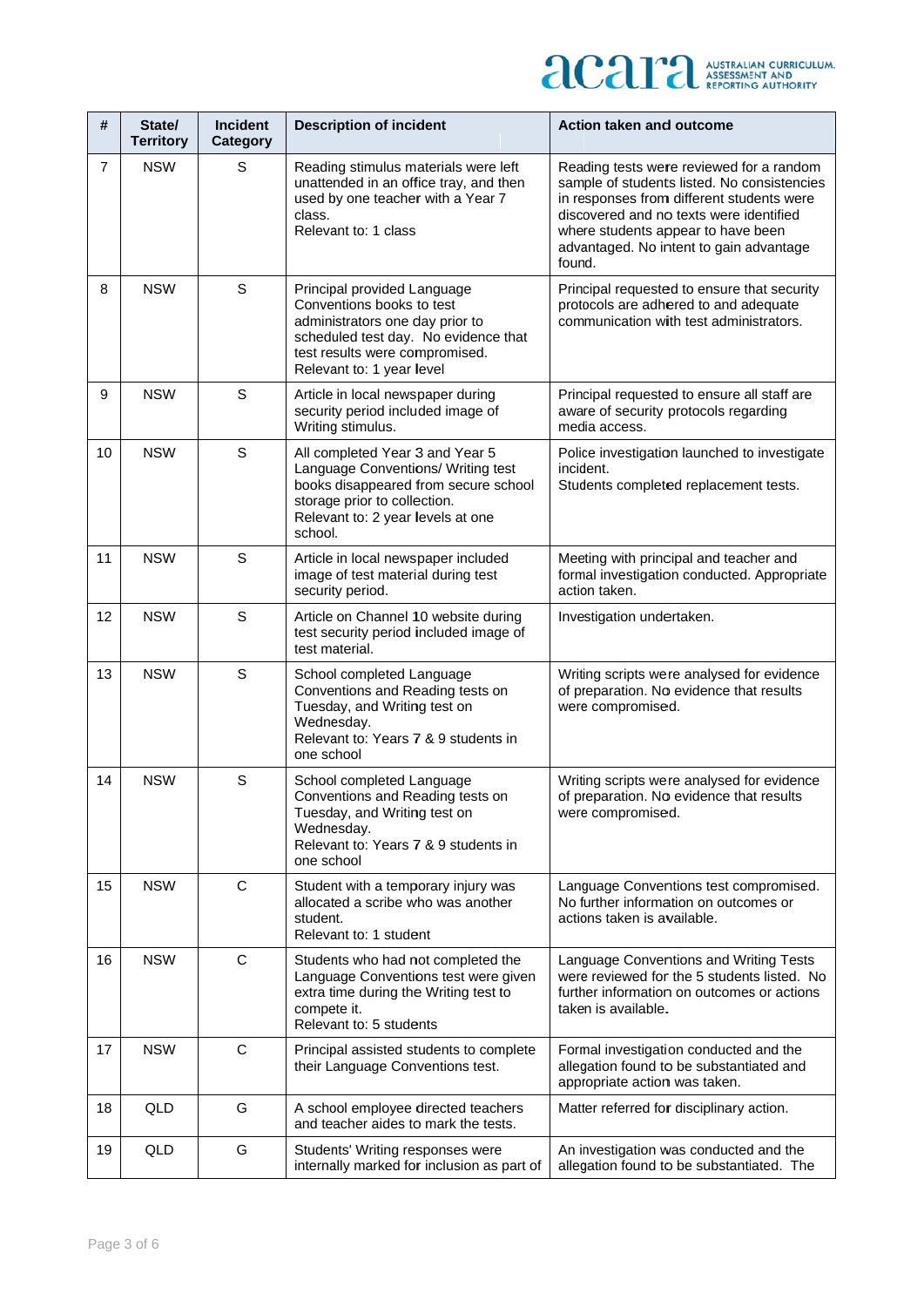

| #  | State/<br><b>Territory</b> | <b>Incident</b><br>Category | <b>Description of incident</b>                                                                                                                                                                                                             | Action taken and outcome                                                                                                                                                                                                                                |
|----|----------------------------|-----------------------------|--------------------------------------------------------------------------------------------------------------------------------------------------------------------------------------------------------------------------------------------|---------------------------------------------------------------------------------------------------------------------------------------------------------------------------------------------------------------------------------------------------------|
|    |                            |                             | the student assessment for the first<br>semester.<br>Relevant to: 1 school                                                                                                                                                                 | school will make sure this does not occur in<br>the future.                                                                                                                                                                                             |
| 20 | QLD                        | G                           | Principal reported in media interviews<br>that he would not allow students to sit<br>the tests and subsequently that parents<br>would be encouraged to withdraw<br>students.<br>Relevant to: Years 3,5,7,9                                 | Matter was substantiated. No further action<br>taken.                                                                                                                                                                                                   |
| 21 | QLD                        | S                           | Principal allowed secure material to be<br>communicated during the security<br>period.                                                                                                                                                     | Matter was substantiated but as the<br>principal has since left the school<br>concerned, no further action could be<br>taken.                                                                                                                           |
| 22 | QLD                        | $\mathsf C$                 | Teacher assisted students with the<br>planning of their Writing task and<br>provided advice to students during their<br>writing time.<br>Relevant to: 1.5 classes                                                                          | Matter referred for disciplinary action.                                                                                                                                                                                                                |
| 23 | QLD                        | C                           | A teacher aide provided assistance to a<br>student during the Language<br>Conventions test.<br>Relevant to: 1 student                                                                                                                      | Matter referred for disciplinary action.                                                                                                                                                                                                                |
| 24 | QLD                        | C                           | Two staff in the Special Education unit<br>inappropriately assisted some students<br>with the NAPLAN Writing test.                                                                                                                         | Matter referred for disciplinary action.                                                                                                                                                                                                                |
| 25 | <b>SA</b>                  | G                           | Teacher read stimulus and questions to<br>students during the Language<br>Conventions and Reading tests.<br>Relevant to: 3 students                                                                                                        | Affected students were formally marked as<br>absent for reporting purposes.                                                                                                                                                                             |
| 26 | <b>SA</b>                  | G                           | One class of Year 9 students was<br>allowed an extra 5-7 minutes to do the<br>calculator Numeracy test.<br>Relevant to: 18 students                                                                                                        | Investigation was conducted and allegation<br>substantiated. The relevant teacher and<br>other staff have been advised of correct<br>procedures in preparation for NAPLAN<br>testing in 2012.                                                           |
| 27 | <b>SA</b>                  | G                           | Student allowed to use computer for<br>Writing test without pre-approval of this<br>special provision.<br>Relevant to: 7 students in 5 different<br>schools<br>NB: this is an aggregation of 5 separate<br>incidents in 5 separate schools | Investigation determined that use of<br>assistive technology was appropriate but<br>prior notification was not sought. Principal<br>now aware that prior notification is<br>required. This will be emphasised more in<br>circulars to schoolls in 2012. |
| 28 | <b>SA</b>                  | G                           | A teacher let students go to a break at<br>the end of the writing time but before<br>the students had completed the<br>remaining 5 minutes of editing time.<br>Relevant to: 11 students                                                    | Students were able to complete the test<br>under close supervision following the<br>break. An investigation was conducted and<br>the teacher was reprimanded.                                                                                           |
| 29 | SA                         | G                           | Student allowed to use a computer for<br>Writing test without pre-approval.<br>Relevant to: 1 student                                                                                                                                      | An investigation was conducted and the<br>allegation found to be substantiated,<br>however no advantage gained. School<br>advised of correct procedures.                                                                                                |
| 30 | <b>SA</b>                  | G                           | Students allowed to use a scribe<br>without pre-approval of this special<br>provision.<br>Relevant to: 2 students                                                                                                                          | An investigation was conducted and the<br>allegation found to be substantiated.<br>However, scribe had correctly followed<br>rules for scribing. Principal advised of<br>correct procedures.                                                            |
| 31 | SA                         | G                           | A student who broke their arm the day                                                                                                                                                                                                      | An investigation was conducted and the                                                                                                                                                                                                                  |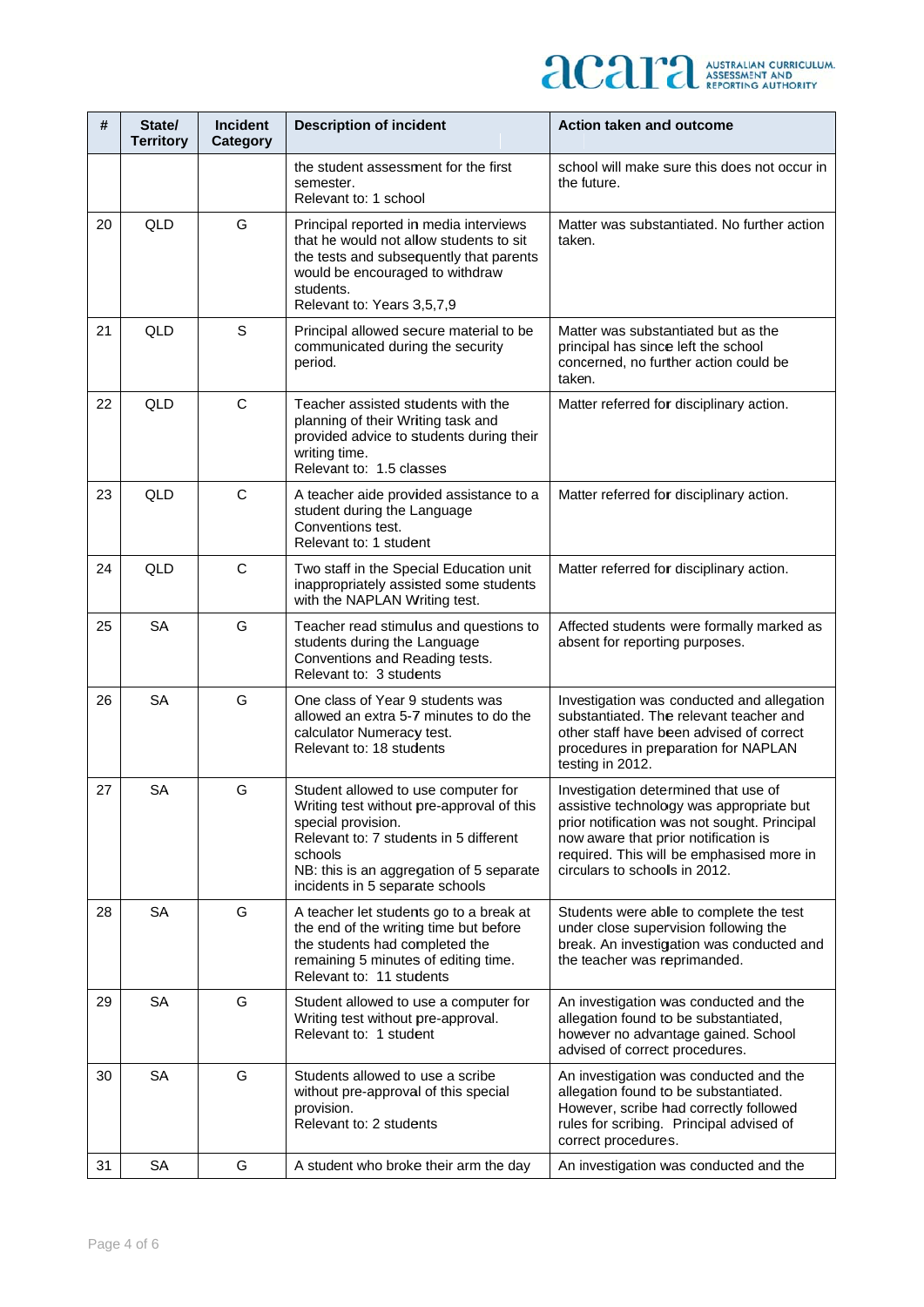

| #  | State/<br><b>Territory</b> | <b>Incident</b><br>Category | <b>Description of incident</b>                                                                                                                                                                                     | Action taken and outcome                                                                                                                                                                                                                                                                  |
|----|----------------------------|-----------------------------|--------------------------------------------------------------------------------------------------------------------------------------------------------------------------------------------------------------------|-------------------------------------------------------------------------------------------------------------------------------------------------------------------------------------------------------------------------------------------------------------------------------------------|
|    |                            |                             | before the Writing test was allowed to<br>use a computer without pre-approval.<br>Relevant to: 6 students in 6 different<br>schools<br>NB: this is an aggregation of 6 separate<br>incidents in 6 separate schools | allegation was substantiated. The principal<br>was advised of the need to seek pre-<br>approval in the future.                                                                                                                                                                            |
| 32 | <b>TAS</b>                 | $\mathsf S$                 | 12 overprinted Language Conventions<br>test booklets went missing from a<br>school storeroom before the test.<br>Relevant to: 12 students                                                                          | All students sat the tests as planned.<br>Students' results were reviewed to ensure<br>no advantage had been gained. A revision<br>of procedures around checking of<br>materials, secure storage and transport to<br>test rooms etc has been undertaken by the<br>school since the event. |
| 33 | <b>TAS</b>                 | G                           | School did not seek permission to vary<br>the scheduled day of testing for the<br>Numeracy (non-calculator) test, which<br>was held a day late.<br>Relevant to: 1 year level                                       | An investigation concluded that the<br>variation to the testing schedule was not<br>implemented to gain an unfair advantage<br>for students at the school.                                                                                                                                |
| 34 | <b>VIC</b>                 | G                           | School attempted to exert influence on<br>a parent with regard to test<br>participation.<br>Relevant to: 1 student                                                                                                 | Issue was addressed before the<br>commencement of the tests and all<br>students whose parents wanted them to sit<br>the tests did so. The principal ensured that<br>all staff involved were immediately briefed<br>on correct NAPLAN practices.                                           |
| 35 | <b>VIC</b>                 | G                           | School attempted to exert influence on<br>some parents with regard to test<br>participation.<br>Relevant to: 10 students                                                                                           | Issue was addressed before the<br>commencement of the tests and all<br>students whose parents wanted them to sit<br>the tests did so. The principal ensured that<br>all staff involved were immediately briefed<br>on correct NAPLAN practices.                                           |
| 36 | <b>VIC</b>                 | G                           | School attempted to exert influence on<br>some parents with regard to test<br>participation.<br>Relevant to: 4 students                                                                                            | Issue was addressed before the<br>commencement of the tests and all<br>students participated in the test program.<br>All parents received an apology.                                                                                                                                     |
| 37 | <b>VIC</b>                 | G                           | School attempted to exert influence on<br>a parent with regard to test<br>participation.<br>Relevant to: 1 student                                                                                                 | School was advised that this was not<br>appropriate conduct and staff were<br>counselled to ensure that this issue never<br>occurs again. The student in question<br>participated in the test program.                                                                                    |
| 38 | <b>VIC</b>                 | G                           | School attempted to exert influence on<br>a parent with regard to test<br>participation.<br>Relevant to: 1 student                                                                                                 | Principal advised prior to tests that this was<br>not appropriate, following which a further<br>letter was sent to all parents advising that<br>all students are encouraged to participate<br>in the tests. The student in question<br>participated in the test program.                  |
| 39 | <b>WA</b>                  | G                           | Tests marked and feedback provided to<br>teachers/ students/ parents and awards<br>were given to high achieving students.<br>Relevant to: 1 school                                                                 | Improvement action taken by way of a<br>warning letter.                                                                                                                                                                                                                                   |
| 40 | <b>WA</b>                  | G                           | Language Conventions test carried out<br>a day prior to the official date.<br>Relevant to: 1 school                                                                                                                | Improvement action taken by way of a<br>warning letter.                                                                                                                                                                                                                                   |
| 41 | <b>WA</b>                  | G                           | The numeracy test was split into two<br>sessions - one before and one after<br>recess.<br>Relevant to: 1 class                                                                                                     | Improvement action taken by way of a<br>warning letter. Results will not be included<br>in data set.                                                                                                                                                                                      |
| 42 | <b>WA</b>                  | G                           | After completion of tests, students had                                                                                                                                                                            | An investigation was conducted and the                                                                                                                                                                                                                                                    |